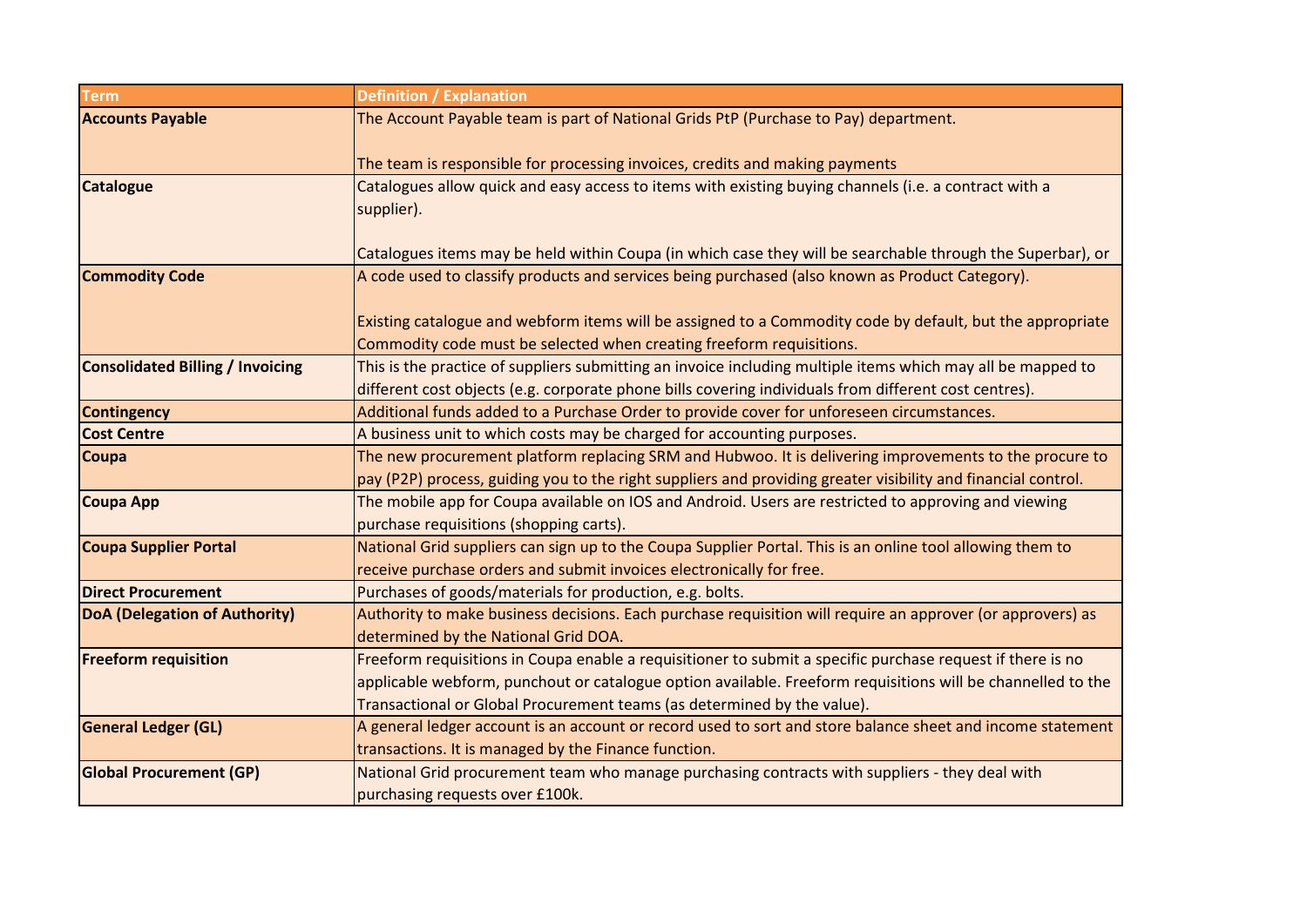| <b>Goods Receipt</b>                                                              | An acknowledgement that the right quantity/value of goods has been received. Receipting goods is a specific                                                                                                         |
|-----------------------------------------------------------------------------------|---------------------------------------------------------------------------------------------------------------------------------------------------------------------------------------------------------------------|
|                                                                                   | function in Coupa.                                                                                                                                                                                                  |
| <b>iBuy</b>                                                                       | iBuy is the National Grid project responsible for implementing the Coupa system.                                                                                                                                    |
| <b>Indirect Procurement</b>                                                       | Sourcing of goods or services for non-production reasons.                                                                                                                                                           |
| <b>Internal Catalogue</b>                                                         | Coupa contains searchable supplier catalogues which can be used to add items to a purchase requisition.                                                                                                             |
| Invoice                                                                           | List of goods or services provided by a supplier to a customer requesting payment.                                                                                                                                  |
| <b>Non-Stock</b>                                                                  | Any item or service that is not available from a National Grid warehouse.                                                                                                                                           |
| <b>P2P or PTP</b>                                                                 | Procure to Pay – The end to end process of requesting a material or service to reimbursing the supplier.<br>Also the name of the National Grid function which manages this process.                                 |
| <b>Procurement</b>                                                                | The activity of obtaining goods or services from suppliers.                                                                                                                                                         |
| <b>Purchase Order</b>                                                             | A binding agreement between National Grid and a supplier for mutually agreed upon goods or services, with<br>specific quantity requirements, pricing, and end date.                                                 |
| <b>Purchase Requisition</b>                                                       | A request to purchase goods or services - purchase requisitions must be approved to create a purchase<br>order. Also known as a shopping cart.                                                                      |
| <b>Requisitioner</b>                                                              | The person who enters the requirements for a purchase request (Shopping Cart or Purchase Requisition) to<br>procure a material or service. The Requestor and Requisitioner may be the same person.                  |
| <b>Retentions</b>                                                                 | A retention is a proportion of a payment to a supplier that is held back until specified criteria are met, or a<br>certain amount of time has passed. Retentions are most commonly used for construction contracts. |
| <b>Shopping Basket</b>                                                            | Also known as a shopping cart or purchase requisition. The single entry point for all manual requests for<br>material or services. It is also a vehicle to obtain DoA approval.                                     |
| <b>Single Source</b>                                                              | When it would not be feasible, practical, or cost effective either to utilise an existing National Grid<br>agreement or to undertake competitive bidding for a material or service.                                 |
| <b>SOBO (Shopping on behalf of) &amp;</b><br><b>ROBO</b> (Receiving on behalf of) | When you create a shopping cart on behalf of another person, enter goods receipts on behalf of someone<br>else.                                                                                                     |
| <b>SSO (Single Sign on)</b>                                                       | Software that automatically checks your log-in credentials, meaning you do not need to enter a username<br>and password. Coupa incorporates SSO.                                                                    |
| <b>Stock</b>                                                                      | Product available internally from National Grid stores.                                                                                                                                                             |